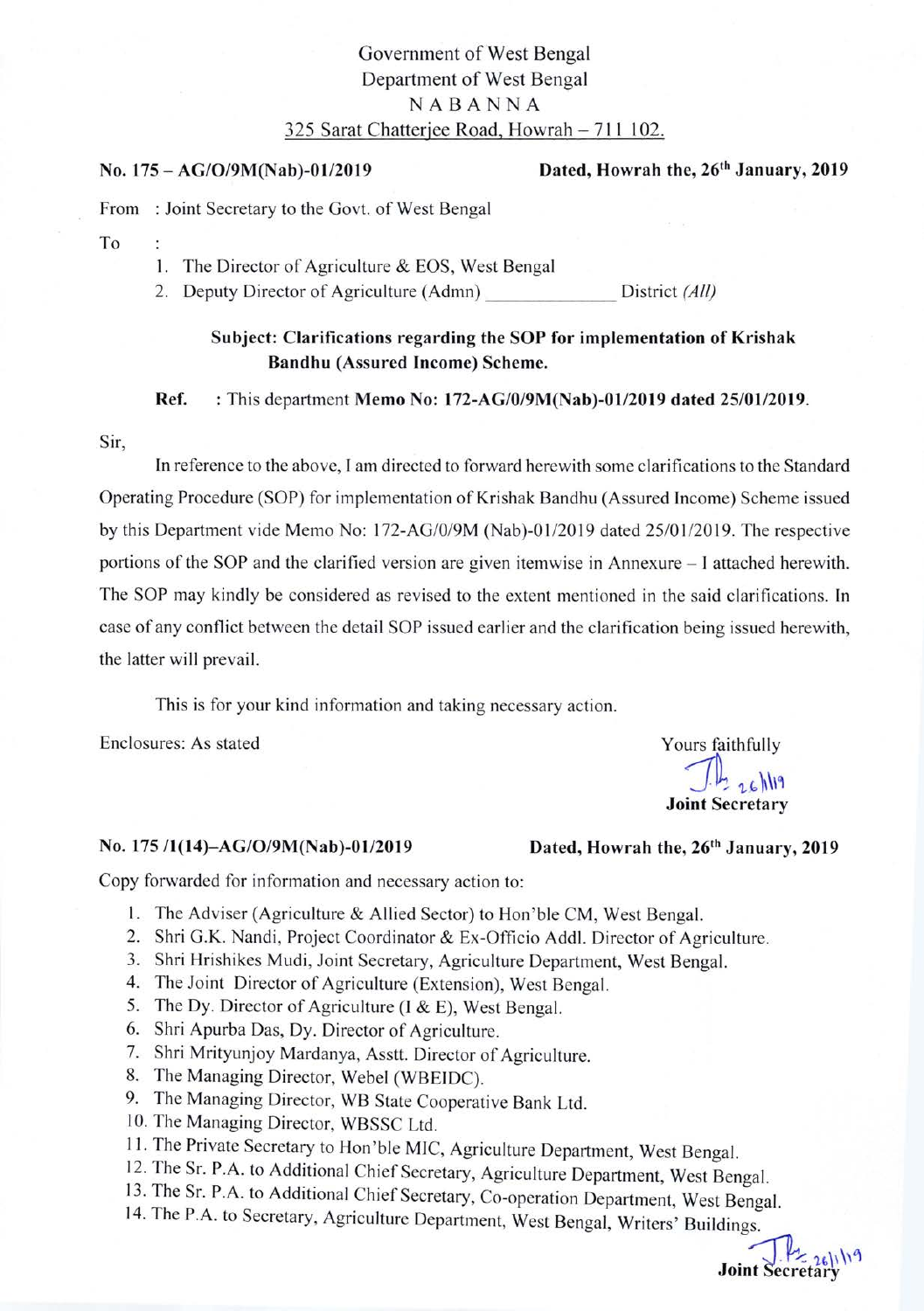# Annexure - I

| Description                     | As mentioned in detail SOP                                                   | <b>Clarified Version</b>                                                           |
|---------------------------------|------------------------------------------------------------------------------|------------------------------------------------------------------------------------|
| <b>Under the</b>                | Item No 3: "Awareness campaign<br>for                                        | Item No 3: "Awareness campaign in the                                              |
| <b>Major Steps</b>              | farmers' registration."                                                      | target Mouzas in each Block undertaken                                             |
|                                 |                                                                              | by the ADAs will be intensified and be                                             |
|                                 |                                                                              | sustained in other Mouzas progressively."                                          |
|                                 | Item no 5: "Out sourcing of skilled persons                                  | Item no 5: "The enrollment Process will                                            |
|                                 | and active involvement of ground level field                                 | be conducted by the ADA in each Block                                              |
|                                 | staff of Agriculture, P&RD and other allied                                  | with field staff of Agriculture Department,                                        |
|                                 | departments for enrolmentprocess."                                           | P&RD& allied departments [if available];                                           |
|                                 |                                                                              | by outsourced<br>supplemented<br>skilled<br>persons."                              |
|                                 | Item no. 6: "Organizing registration camp                                    | Items 6 to 9: "All steps are to be                                                 |
|                                 | across the State at GP level from 28th                                       | completed on the same day i.e Day 1"                                               |
|                                 | January2019."                                                                |                                                                                    |
|                                 | Item no. 7: "Uploading of enrolment data:                                    |                                                                                    |
|                                 | Quick Pre-registration followed by complete                                  |                                                                                    |
|                                 | digitization of the application form after                                   |                                                                                    |
|                                 | validation with L&LRdata."                                                   |                                                                                    |
|                                 | Item no. 8: "Co-ordinate with technical                                      |                                                                                    |
|                                 | stakeholders and data transfer."                                             |                                                                                    |
|                                 | Item no. 9: "Document management after                                       |                                                                                    |
|                                 | registration<br>Digital<br>archive<br>$\sim$ 100 $\sim$<br>and               |                                                                                    |
|                                 | physicalarchive."                                                            |                                                                                    |
|                                 | Item no. 11: "Printing & Disbursement of                                     | Item no. 11: "The step will be completed                                           |
|                                 | Printed cheques / BankTransfer."                                             | by WEBEL on the Day 2"                                                             |
|                                 | Item no. 12: "Continuous process<br>of<br>Financial<br>assistance<br>release | Item no. 12: "A copy of the Muster Roll<br>will be provided by WEBEL support staff |
|                                 | and<br>KrishakBandhu card update at Cheque                                   | to the ADA on the Day 2."                                                          |
|                                 | distribution camps through POSMachine."                                      |                                                                                    |
|                                 |                                                                              | Item No. 13: "Pre-printed Order cheques                                            |
|                                 |                                                                              | for each beneficiary with detailed Mouza                                           |
|                                 |                                                                              | wise list will be provided to the ADA, by                                          |
|                                 |                                                                              | the Bank on the Day - 3, for distribution                                          |
|                                 |                                                                              | to the applicants [on the Day 1]. The                                              |
|                                 |                                                                              | Cheques will be distributed latest by                                              |
|                                 |                                                                              | the 4th Day - by the same set of staff                                             |
|                                 |                                                                              | deployed by the ADA on<br>Day-1,                                                   |
|                                 |                                                                              | supplemented by<br>outsourced<br>support                                           |
|                                 |                                                                              | [WEBEL] staff."                                                                    |
| <b>Under the</b>                | II. "Forms for enrolment of the targeted                                     | II. "Printed forms will be delivered by                                            |
| recommendation<br>of Procedure: | farmers under KrishakBandhu Scheme                                           | WEBEL to the ADAs latestby the 27th                                                |
|                                 | (Designed by WEBEL) to be printed by<br>Agriculture Department/WEBEL."       | January2019."                                                                      |

 $\frac{1}{2^{k}}$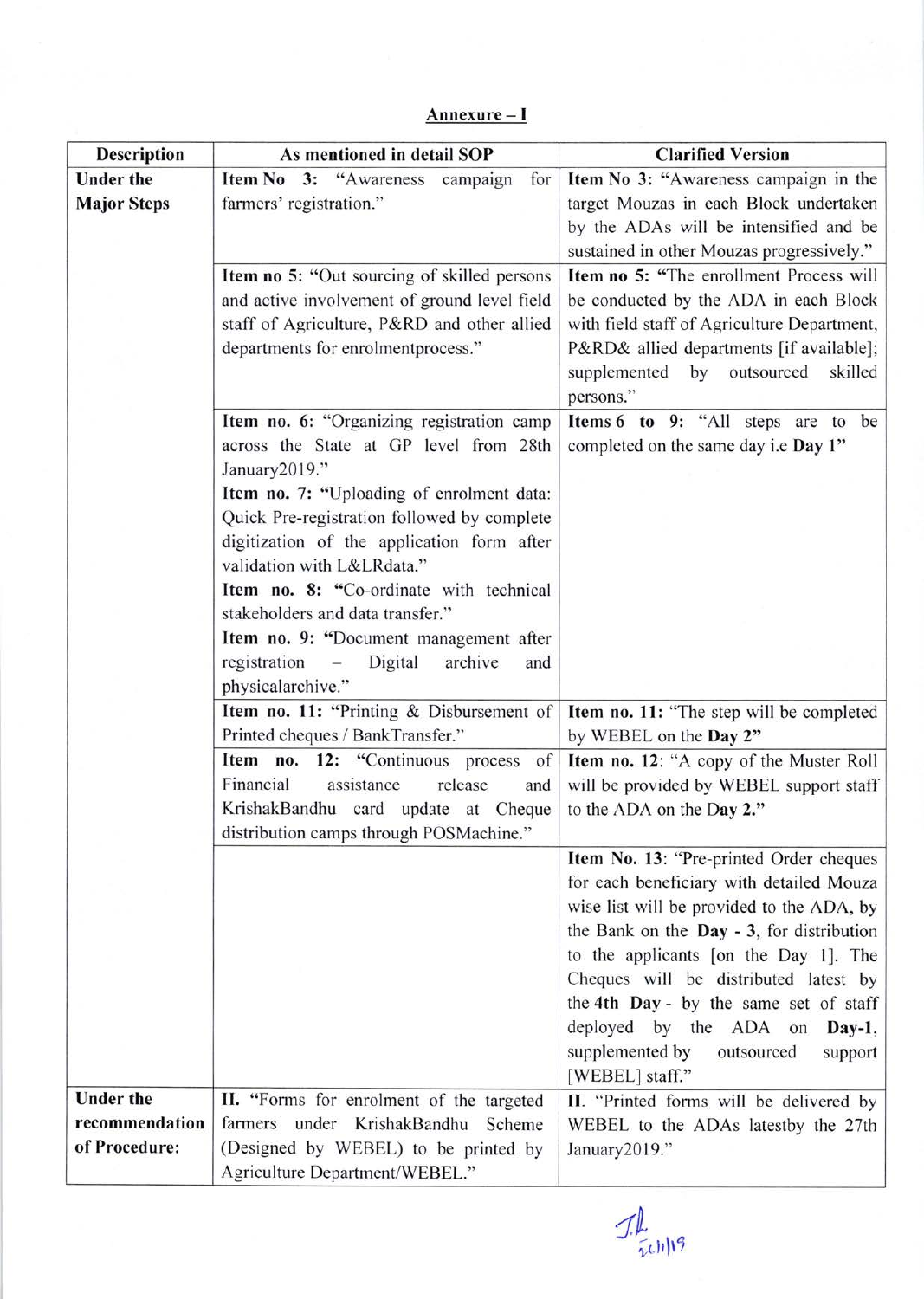| <b>Under the</b>      |                                               |                                               |
|-----------------------|-----------------------------------------------|-----------------------------------------------|
| recommendation        | IV. "Minimum 6 days will be required to       | IV. "The applications from 2 Mouzas in        |
|                       | complete the process of enrolment of          | each Block will be received from the          |
| of Procedure:         | farmers in each of the GP camps. The 1st      | beneficiaries on the 28th January 2019        |
|                       | Phase of enrolment will start from 28th       | and the cheques will be distributed to the    |
|                       | January 2019 for holding camps in the GP      | eligible applicants latest by the 1st Feb     |
|                       | offices. A mop up round may be held in the    | 2019. Subsequently, the operation will be     |
|                       | 2nd Phase by holding camps in the Block       | replicated to other Mouzas by the team        |
|                       | offices for enrolment of left out farmers."   | within the Block - till complete coverage     |
|                       |                                               | is achieved. The pace of receiving            |
|                       |                                               | applications and distribution of the          |
|                       |                                               | cheques should be gradually accelerated."     |
|                       | V. "Basic details of the farmers as appearing | V. The Acknowledgement No. will be            |
|                       | in the enrolment form will be immediately     | incorporated on the Application Form and      |
|                       | captured through an App to be developed by    |                                               |
|                       | <b>WEBEL</b><br>at<br>the<br>camps<br>and     | the also on the Receipt [Slip] by the         |
|                       | an<br>Acknowledgment Number will be generated | support staff as described in the para 7 of   |
|                       | and a SMS will be sent to the concerned       | the Chapter on 'Detailed Process'.            |
|                       |                                               |                                               |
|                       | farmer's mobile as acknowledgement of         |                                               |
|                       | receipt of the enrolment form. Later on other |                                               |
|                       | requisite details will be duly entered in     |                                               |
|                       | thesystem."                                   |                                               |
|                       | VI. "Each camp to be manned by 12             | VI. "The names and mobile phone               |
|                       | persons, out of which 8 will be from          | numbers of each of the support staff will     |
|                       | WEBEL for capturing<br>details<br>from        | be provided by WEBEL to the respective        |
|                       | enrolment forms submitted by individual       | ADA on the 27 <sup>th</sup> Jan 2019 and then |
|                       | farmers and 4 from various departments of     | onwards - 2 days in advance."                 |
|                       | government<br>state<br>(preferably<br>from    |                                               |
|                       | Agriculture, Horticulture, L&LR, P&RD         |                                               |
|                       | etc.) for campmanagement."                    |                                               |
| <b>Under detailed</b> | 8. "In the evening, the Data entry operator   | 8. "Till the API integration is achieved it   |
| <b>Process Flow:</b>  | will do the complete data entry, and after    | will<br>be<br>checked with the L&LR's         |
|                       | the completion of data entry, the said data   | website."                                     |
|                       | will be cross checked with L&LR data with     |                                               |
|                       | Application<br>Programming<br>Interface       |                                               |
|                       | (API)integration."                            |                                               |
|                       | 23. "District wise payment request will be    | 23. "Block [Mouza] wise cheques will be       |
|                       | raised by Dept. of Agriculture and based on   | delivered by WBSCB to the respective          |
|                       | this request West Bengal State Co-operative   | ADA."                                         |
|                       | Bank will generate individual Order           |                                               |
|                       | cheque/ bank transfer for each beneficiary.   |                                               |
|                       | When the financial assistance will be         |                                               |
|                       | transferred to farmers by order cheques by    |                                               |
|                       | the WBSCB, the cheques may be handed          |                                               |
|                       |                                               |                                               |

 $\mathcal{P}_{\tilde{\text{refl}}(\cdot)}$